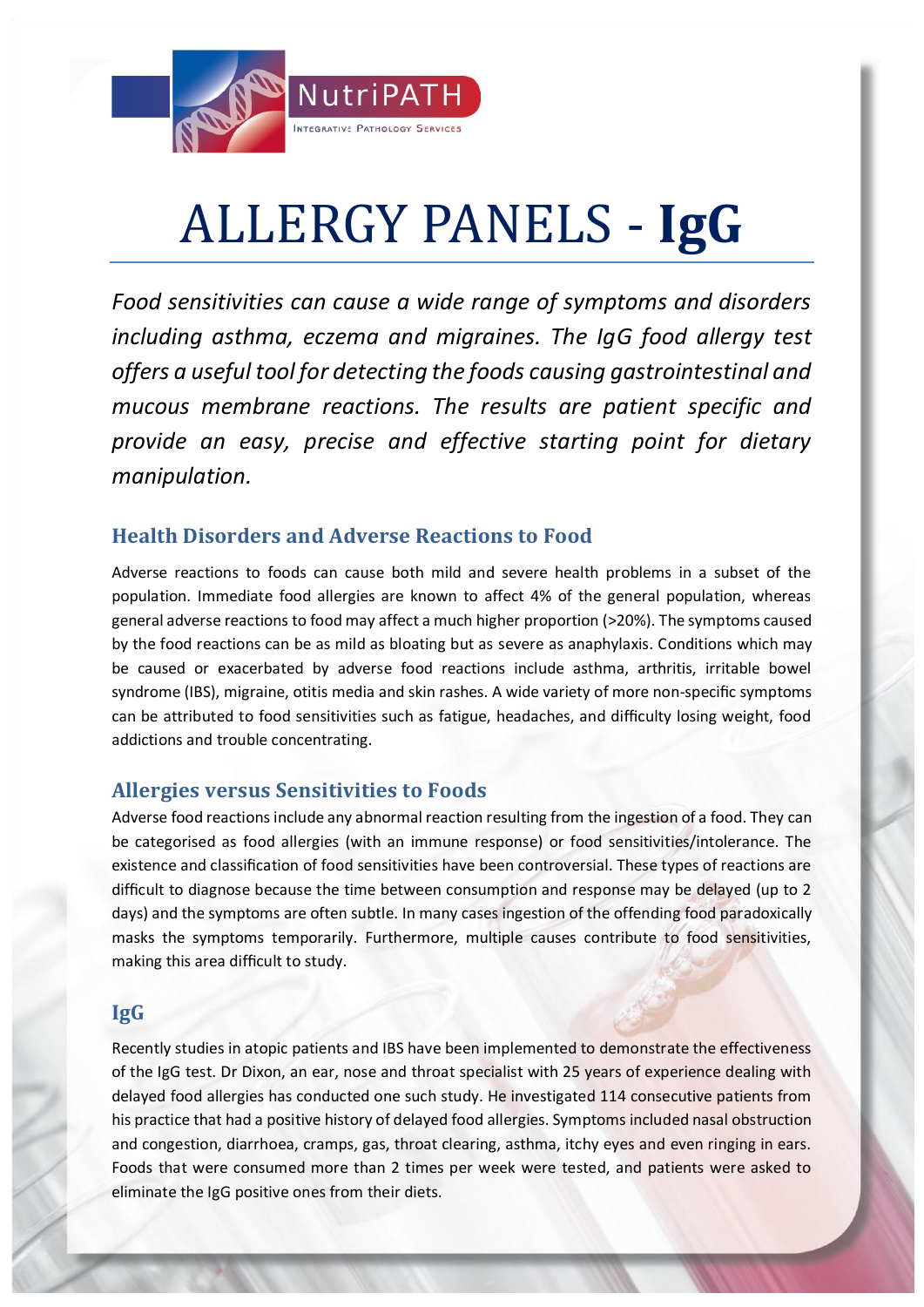The most common IgG positive foods were found to be cow's milk, tea, chocolate, banana and wheat.

After these dietary changes were implemented the results obtained were very convincing.

Over 71% of patients achieved >75% improvement in all of the reported symptoms. This also included chronic patients who had been unresponsive to other intensive therapies. Furthermore, more than half of these chronic patients achieved 90% relief, whilst amazingly one fifth obtained full recovery from symptoms. It was also noted that 11% of patients who came to the clinic for the assessment of inhalant allergies had IgG-related food allergies as the sole cause of their symptoms.

In IBS, food elimination of IgG positive foods have also resulted in symptom resolution in at least four studies. Two 6 month investigations showed improvements in stool frequency, pain and quality of life scores (IBS-QOL). At the one year follow-up in the study by Drisko et al., adherence to the rotation diet, minimal IBS symptoms and a perception of control over the disorder was observed. These studies illustrate the usefulness of the IgG test system for both atopic and IBS patients. Furthermore, this in vitro system may be an appropriate test for all patients with suspected delayed food reactions.

## **ALLEGY PANELS - IgG (blood spot)**

- **General Foods [Test code: 3206]**
- **Asian Foods [Test code: 3205]**
- **Vegetarian Foods [Test code: 3209]**
- **Inhalants [Test code: 3208]**

*See listing of foods following. Please contact us regarding combination panels of the above.*

## **Other intolerance tests available**

- **ALCAT Intolerance Test - 50 / 100 / 150 / 200 foods (serum)**
- **ALCAT Intolerance Test - CHEM20 / CHEM 30 / CHEM50 (serum)**
- **ALCAT Intolerance Test - Moulds (serum)**
- **ALCAT Intolerance Test - Herbs (serum)**

#### **How to order a test kit:**

To order a test kit simply request the test name and/or test code on a NutriPATH request form and have the patient phone NutriPATH Customer Service on 1300 688 522.



**Phone 1300 688 522 for further details [www.nutripath.com.au](http://www.nutripath.com.au/)**